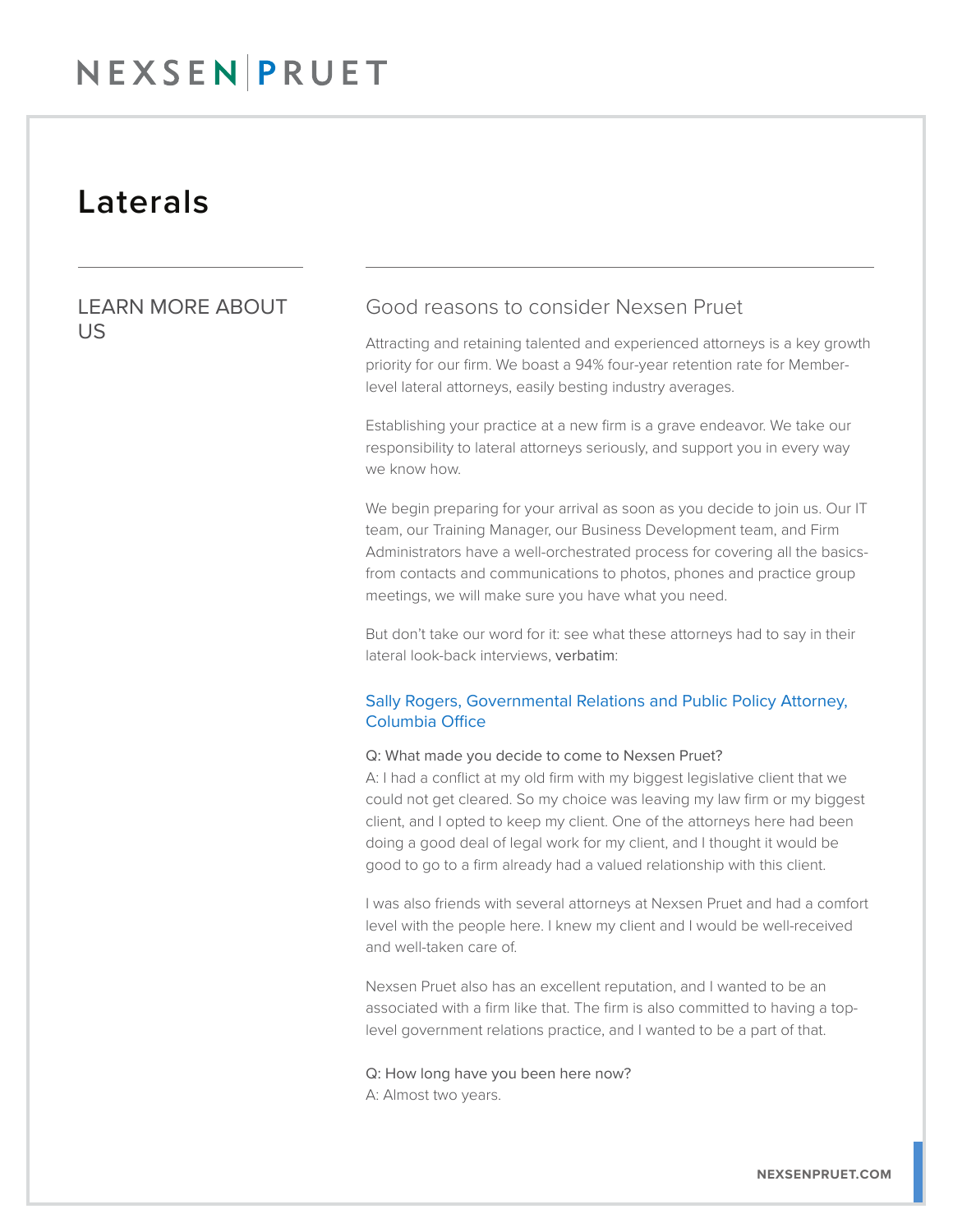#### Q: How did your transition go?

A: Amazingly well. Could not have been better. Nexsen Pruet was wonderful in that the firm allowed me to bring my assistant, and that helped me tremendously, and now she supports the government relations practice as a whole. She is very happy here, too!

#### Q: What surprised you about your transition?

A: Probably how easy it was. It took a conflict situation to get me in gear to make a change, but now I am so happy to be at Nexsen Pruet.

#### Q. What would you tell someone else who was considering a move to Nexsen Pruet?

A. Very seriously consider it. It was an excellent change for me. I think it is an outstanding firm, and I encourage an attorney considering a lateral change definitely to explore it.

#### Q. How has your transition impacted your client relationships?

A. It has impacted them positively. All my clients came with me to Nexsen Pruet, and they have all been happy with the firm.

#### Q: Is there anything else you'd like for people to know about the lateral experience at NP?

A: Overall, everything has worked very well. I am happier at work, and I've had many friends comment on that. It has been a good change for me all the way around.

#### John E. Skvarla III, Senior Government Relations Advisor, Raleigh Office

#### Q: What made you decide to come to Nexsen Pruet?

A: I decided to join the firm for several reasons. Nexsen Pruet has an extraordinary reputation for economic development and, having come directly from my role as Secretary of the North Carolina Department of Commerce, it was certainly an area in which I wanted to stay involved. Another draw to the firm for me was that the firm isn't large but it isn't small, either – it has the power of a large firm but the flexibility of a small firm. Decisions don't have to be quite as lengthy as a firm with 800 or 1,000 attorneys yet we have eight offices across two states which is very powerful. From a business and economic development standpoint, we have the power of competition. This flexibility also extends our ability to be more creative and to get things done on a cooperative, yet competitive, basis. And finally, I was drawn to the quality of the people. Nexsen Pruet has a reputation of having excellent people and I always want to associate myself with people that are better and smarter than I am.

#### Q: How long have you been with Nexsen Pruet?

A: Less than a year.

#### Q: How was your transition?

A: It was great! The people are wonderful – everyone is here to help and there are support services everywhere you look. I haven't practiced law in quite a while and I'm an old school kind of guy so I'm unaccustomed to having this level of support but it's been wonderful. From human resources to IT, the people are phenomenal.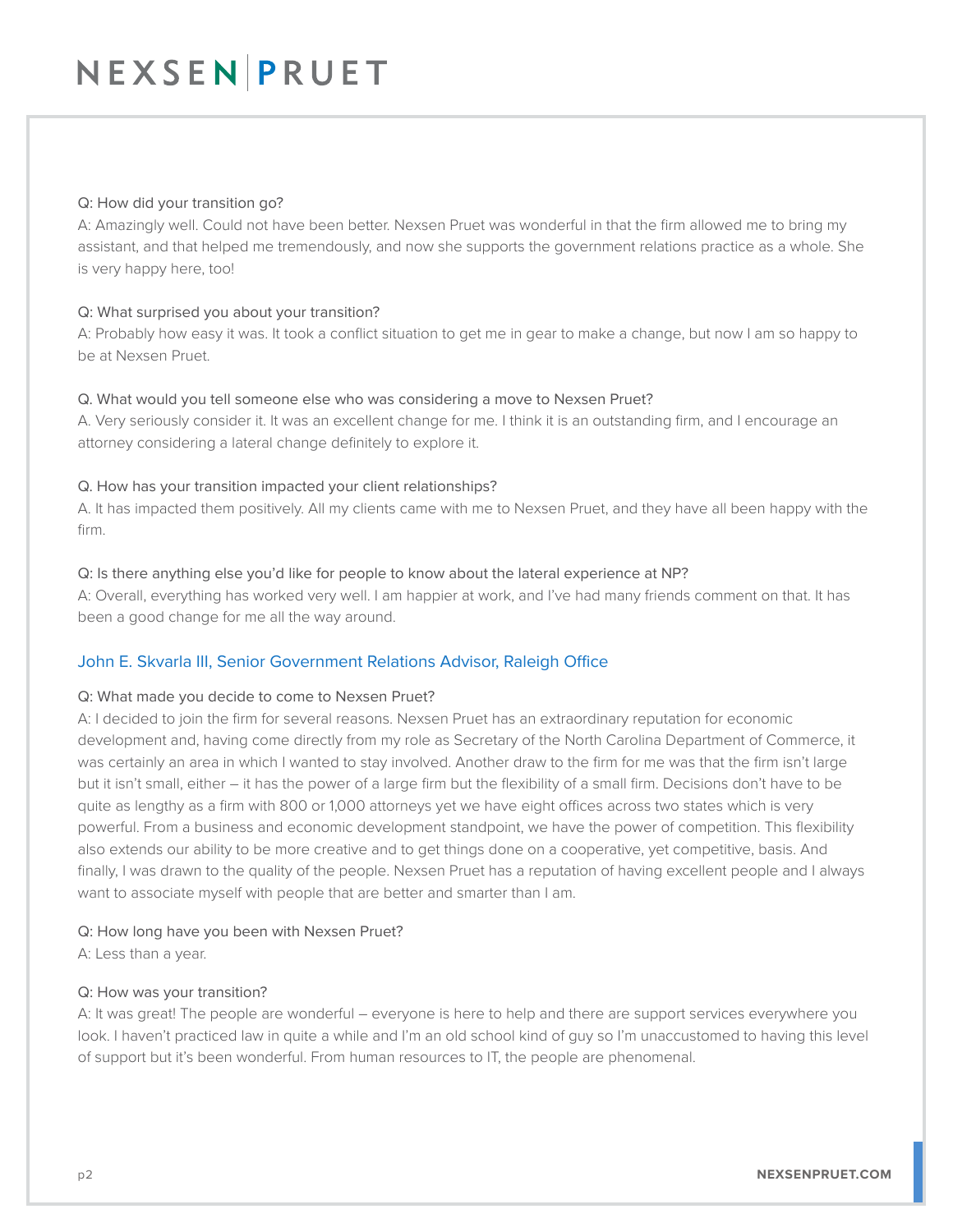# NEXSEN PRUET

#### Q: What surprised you about your transition?

A: I wasn't really surprised by anything. I knew what I was getting into. If anything, my transition surprised me by how much it exceeded my expectations!

#### Q: What would you tell someone who was considering a move to Nexsen Pruet?

A: You would be joining a firm that prides itself on excellence, a firm that demands excellence. Nexsen Pruet will give you the opportunity and the support to achieve as far as your mind's eye can envision. The firm is diversified enough to give you opportunities in every area of business and law that you might aspire to involve yourself in, you just have to take the first step.

#### Mary Shahid, Environmental Attorney, Charleston Office

#### Q: So Mary, you could've gone anywhere. What made you decide to come to Nexsen Pruet?

A: The personalities of the individual attorneys in the Charleston office, collegial climate, and business opportunities.

#### Q: How long have you been here now?

A: My how time flies! It's been 2 years and 4 months.

#### Q: How did your transition go?

A: I felt my transition went very well. Nexsen Pruet knows how to welcome new lawyers and it's really seamless. You are working one day somewhere else, and the next day here- there really isn't much downtime. You can hit the ground running.

#### Q: What surprised you about your transition?

A: I came from what I thought was one big firm to another big firm. But it's turned out that this big firm is much more intense. The activity level here is very high. There are always emails for the good of the group, the sharing of information, lots of practice group activity, and just generally lots of activity up and down the hall. There are also many more client and office social activities here than I was used to. That's not a negative- it's a symptom of a highfunctioning place.

The other thing that surprised me was the secretary to lawyer ratio. Where I came from the secretary to lawyer ratio was 1:2. Here, it is generally 1:4. That was unexpected, but it's worked out fine.

#### Q. What would you tell someone else who was considering a move to Nexsen Pruet?

A. I would encourage it! I've been in touch with a number of people and encouraged them to come here. It's a collaborative atmosphere, and there is a lot of sharing and distribution of good work, and I don't see a downside.

#### Q. How has your transition impacted your client relationships?

A. I worked hard on that as I didn't want to lose anyone in the transition. And I didn't. No one left me, and I felt good about it.

If you have been practicing for more than seven years and would like to see if your practice fits in with Nexsen Pruet's strategic growth plan, please reach out to Jean Anne Ferner, our Chief Professionals Officer, confidentially at jferner@nexsenpruet.com. Otherwise, please email your resume information to Summer Winslow at